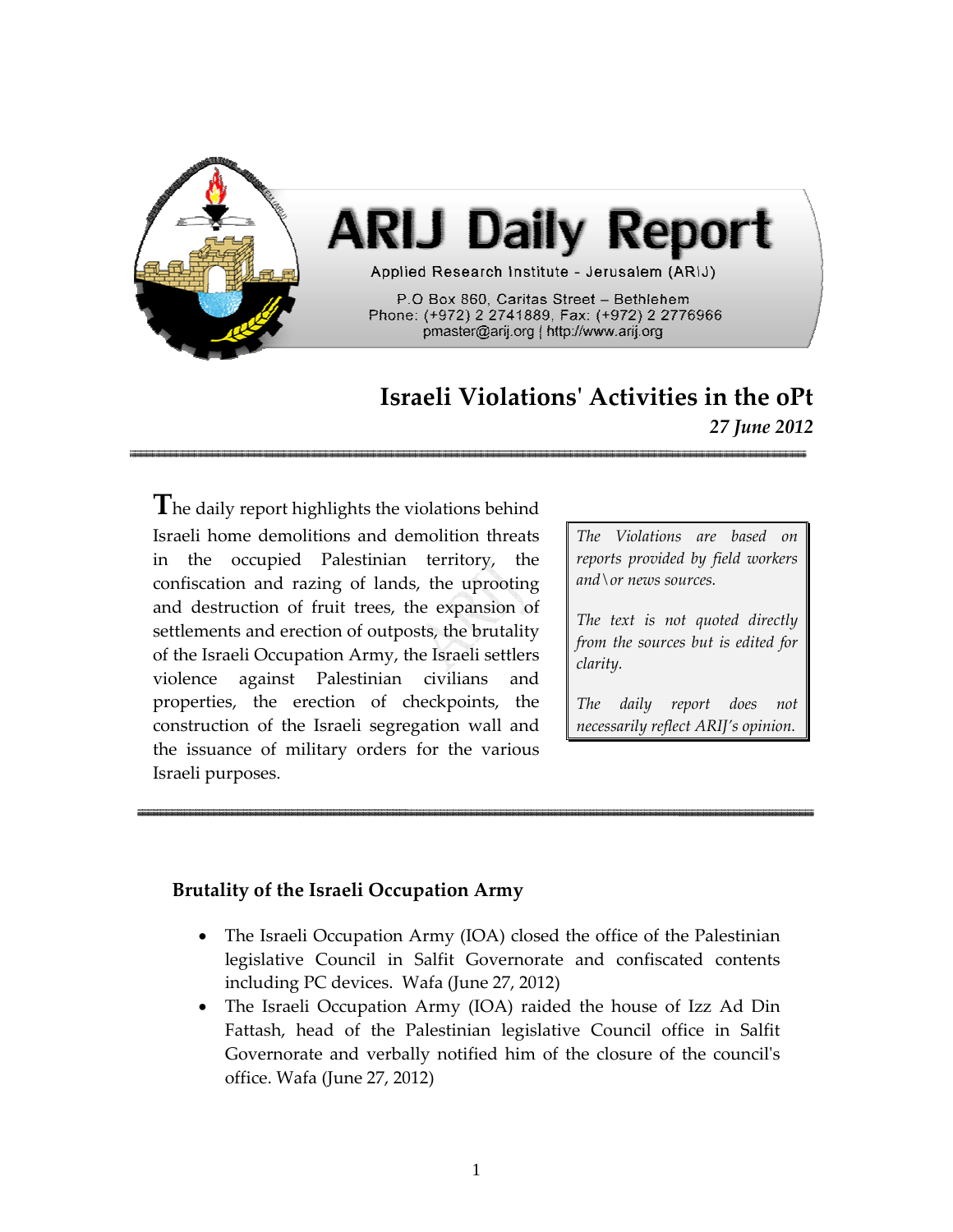• The Israeli Occupation Army tanks (IOA) randomly opened its fire at Palestinian fishing boats near Deir Al Balah in the Central Gaza Strip. No injuries were reported. Wafa (June 27, 2012).

## **Israeli Arrests**

- The Israeli Occupation Army (IOA) raided Tequ' village east of Bethlehem city and arrested two Palestinian citizens after raiding their houses. The arrestees are: Hamza Salem Musa Jibril (16 years) and Ahmad Yousif As Subah (15 years). Wafa (June 27, 2012).
- The Israeli Occupation Army (IOA) arrested Citizens Adel Abu Baker (28 years), Shadi Muhamamd Shaheen (24 years) and Kareem Muhammad Shaheen (36 years) from Hebron city after raiding their houses and searching them. Wafa (June 27, 2012).
- The Israeli Police Intelligence summoned notified three Palestinians from Silwan city south of Jerusalem to interview the Israeli Intelligence Police in Al Maskobiyeh detention center in West Jerusalem. Wafa (June 27, 2012).
- The Israeli Occupation Army (IOA) arrested Citizen Abdel Rahman Mahmoud Sbeih (22 years) while trying to access a checkpoint near Beir Al Basha south of Jenin city. Wafa (June 27, 2012).
- The Israeli Occupation Army (IOA) raided Silat Al Harthiya village and detained Citizen Muhammad Barakat Abdel Rahman Zyud (20 years) and Muhammad Jameel Tahayna (22 years) for hours after raiding their houses in East Bartaʹa in Jenin Governorate. Wafa (June 27, 2012).
- The Israeli Occupation Army (IOA) raided Al Yamoun village in Jenin Governorate and stormed the house of Ibrahim Taher Nawahda, a former prisoner, and questioned him. Wafa (June 27, 212).
- In Hebron, the Israeli army kidnapped Romel Asafra, after breaking into his home in Beit Kahel, north of Hebron. Asafra, a student of the Hebron University, is one of dozens of students holding, at the university campus, a protest against political arrests. Asafra received a phone call from an Israeli security officer, who told him that he needs to hand himself in to the military within three hours; but the army invaded his home shortly after the call was made and kidnapped him. The soldiers also handed military orders to the father of Asafra and his brothers, informing them that they need to head to the nearest military base for questioning. Resident Wisam Asafra was also kidnapped after the army broke into his home, and was taken to an unknown destination. IMEMC (June 27, 2012).

# **Home Demolition & Demolition threats**